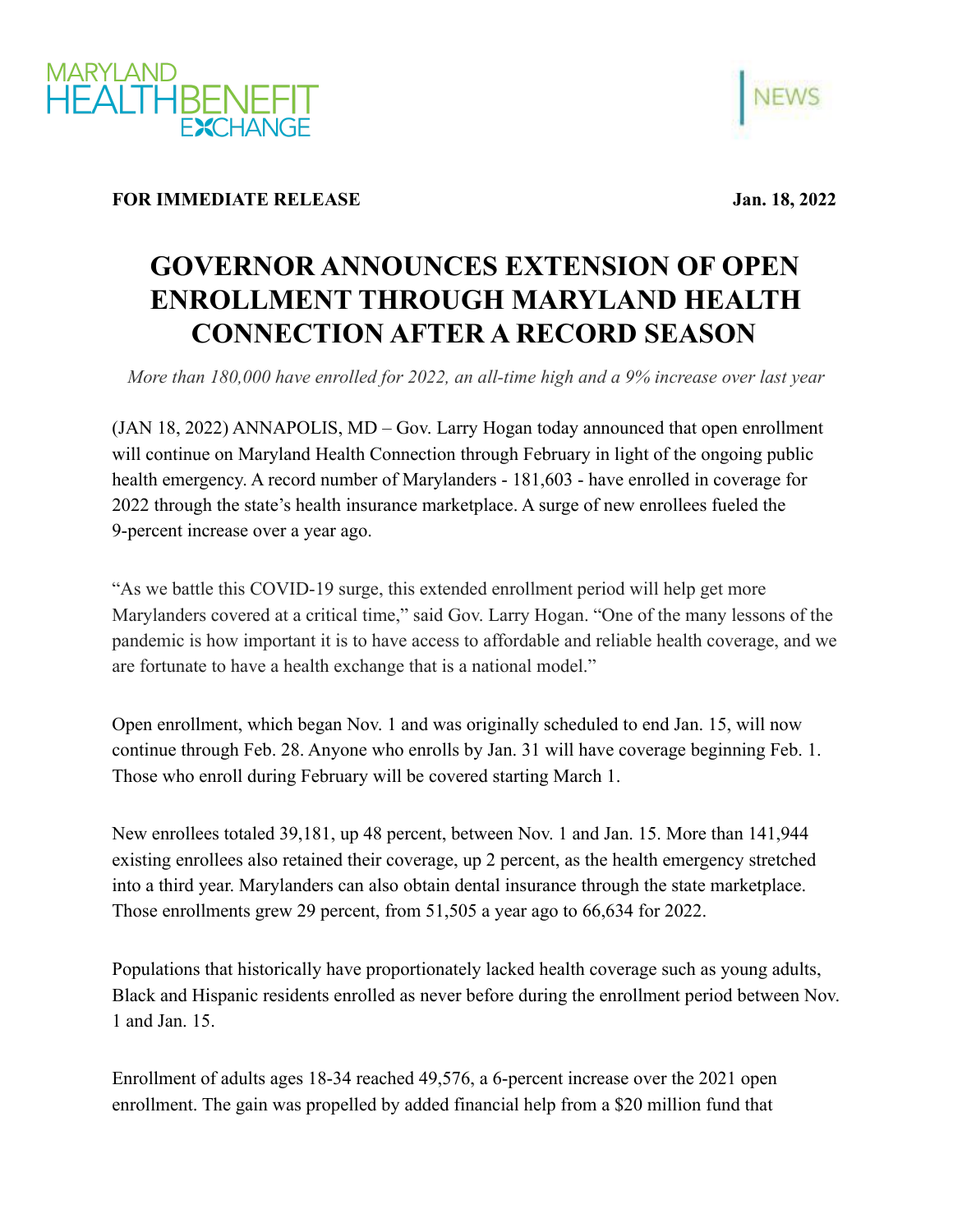Maryland set aside during last year's legislative session to encourage more young adults to get coverage, both for their own health and to help bring down the cost of coverage overall. Nearly two-thirds, or 32,122, of the young adult enrollees qualified for the additional subsidy, which reduced their monthly costs about \$35 per person. More than 8,000 of those young adults who qualified for the additional help were new enrollees.

Black enrollees for 2022 totaled 30,535, a 10-percent increase over a year ago. Hispanic enrollees totaled 20,241, a 13-percent increase over a year ago. (Self-identification of race and ethnicity is optional on the application.)

"I'm happy that the marketing and outreach efforts we targeted to those groups helped get the message out about the need for health insurance, especially now," said Michele Eberle, executive director of the Maryland Health Benefit Exchange, which runs the state's health insurance marketplace. "Getting high-quality, affordable coverage to as many uninsured people as possible and responding to chronic health inequities are essential to our mission. Thanks to our amazing statewide partners for helping us spread the word."

Other action in recent years by state and federal officials helped fuel enrollments. The Reinsurance program that Gov. Hogan and the Maryland General Assembly created in 2018 with federal approval led Maryland to offer some of the least expensive plans in the nation. Maryland's individual market, on average, offered the least expensive gold and bronze plans and the third least expensive silver plans in the nation, according to a Kaiser Family Foundation analysis in October.

Also, the American Rescue Plan Act of 2021, approved by Congress and signed by President Biden last March, broadened financial help to all income levels for people who buy their own health coverage. That was reflected in the enrollment totals: The number of people who earn more than four times the federal poverty level, which was the cap for financial help before the Rescue Plan, grew by 60 percent over a year ago, to 16,053. The federal poverty level is \$12,880 for an individual and \$26,500 for a family of 4.

Additional enrollment opportunities will continue this year, including the Easy Enrollment program that allows uninsured people to get coverage if they check a box when filing their state income tax form.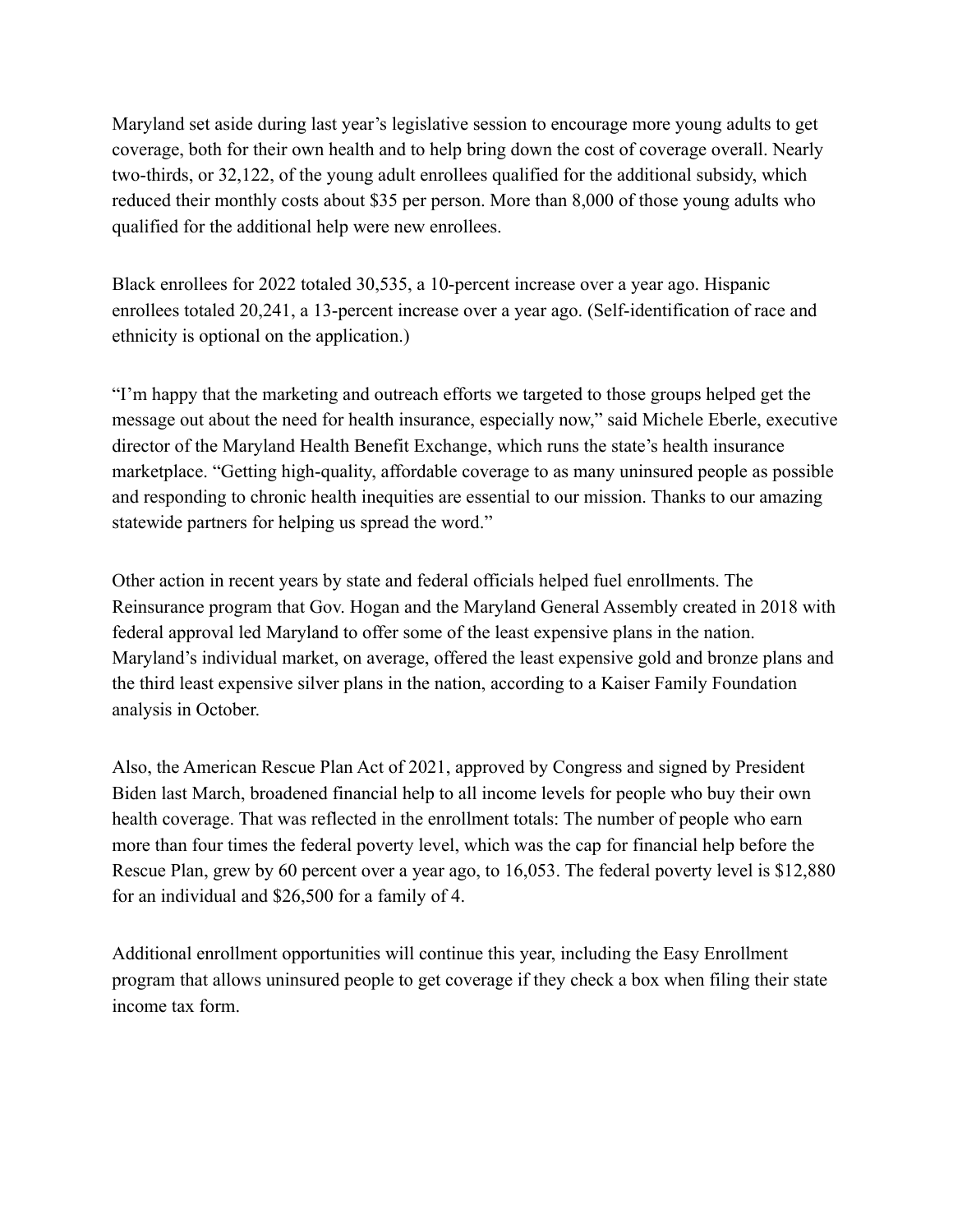A similar program will launch later this year for any Marylander filing for Unemployment Insurance who checks a box to state they need coverage and seek assistance from the Maryland Health Benefit Exchange.

Maryland's approach has helped stabilize prices and enrollment on the individual health insurance market. Coverage is open to all applicants regardless of pre-existing conditions since the Affordable Care Act launched a decade ago.

The total number of Marylanders who buy their own health insurance grew 5 percent, from 234,802 a year ago to 245,538 this month. That total includes both those who buy through Maryland Health Connection, the only outlet for financial help, and those who buy directly through one of the three companies that serve the individual market in Maryland.

| <b>Comparing 2021 and 2022 open enrollments on Maryland Health</b><br>Connection (through 1/15/2022) |                                        |                                       |                         |  |
|------------------------------------------------------------------------------------------------------|----------------------------------------|---------------------------------------|-------------------------|--|
| <b>Residence</b>                                                                                     | 2021 Total<br>$11/1/20$ to<br>12/15/20 | 2022 Total<br>$11/1/21$ to<br>1/15/22 | $\frac{0}{0}$<br>Change |  |
| Statewide                                                                                            | 166,038                                | 181,603                               | 9.4                     |  |
| Allegany                                                                                             | 1,567                                  | 1,632                                 | 4.2                     |  |
| Anne Arundel                                                                                         | 12,784                                 | 14,673                                | 14.8                    |  |
| Baltimore                                                                                            | 21,730                                 | 24,369                                | 12.1                    |  |
| <b>Baltimore City</b>                                                                                | 10,244                                 | 11,060                                | 8.0                     |  |
| Calvert                                                                                              | 1,744                                  | 1,978                                 | 12.0                    |  |
| Caroline                                                                                             | 1,104                                  | 1,185                                 | 7.3                     |  |
| Carroll                                                                                              | 3,802                                  | 4,566                                 | 20.1                    |  |
| Cecil                                                                                                | 2,501                                  | 2,688                                 | 7.5                     |  |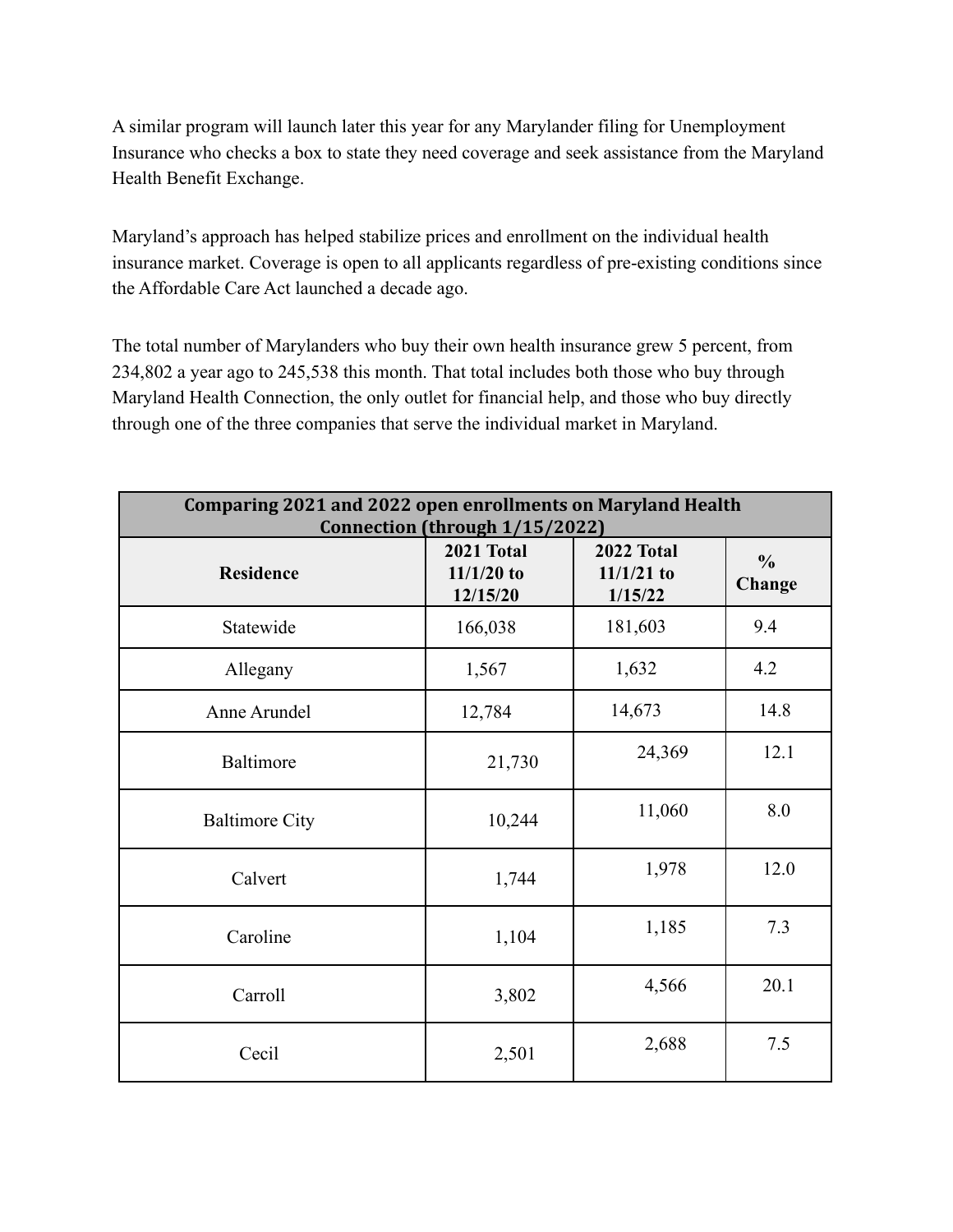| Charles         | 2,756  | 3,067  | 11.3   |
|-----------------|--------|--------|--------|
| Dorchester      | 1,135  | 1,169  | 3.0    |
| Frederick       | 6,898  | 8,113  | 17.6   |
| Garrett         | 1,111  | 1,176  | 5.9    |
| Harford         | 5,479  | 6,351  | 15.9   |
| Howard          | 10,195 | 11,171 | 9.6    |
| Kent            | 647    | 669    | 3.4    |
| Montgomery      | 43,132 | 46,052 | 6.8    |
| Prince George's | 22,866 | 25,417 | 11.2   |
| Queen Anne's    | 1,900  | 2,071  | 9.0    |
| St. Mary's      | 2,080  | 2,004  | $-3.7$ |
| Somerset        | 723    | 724    | 0.1    |
| Talbot          | 1,480  | 1,507  | 1.8    |
| Washington      | 3,935  | 3,716  | $-5.6$ |
| Wicomico        | 3,245  | 3,088  | $-4.8$ |
| Worcester       | 2,950  | 3,157  | 7.0    |

| <b>Demographics</b> | <b>2021 Total</b> | <b>2022 Total</b> | % Change |
|---------------------|-------------------|-------------------|----------|
|---------------------|-------------------|-------------------|----------|